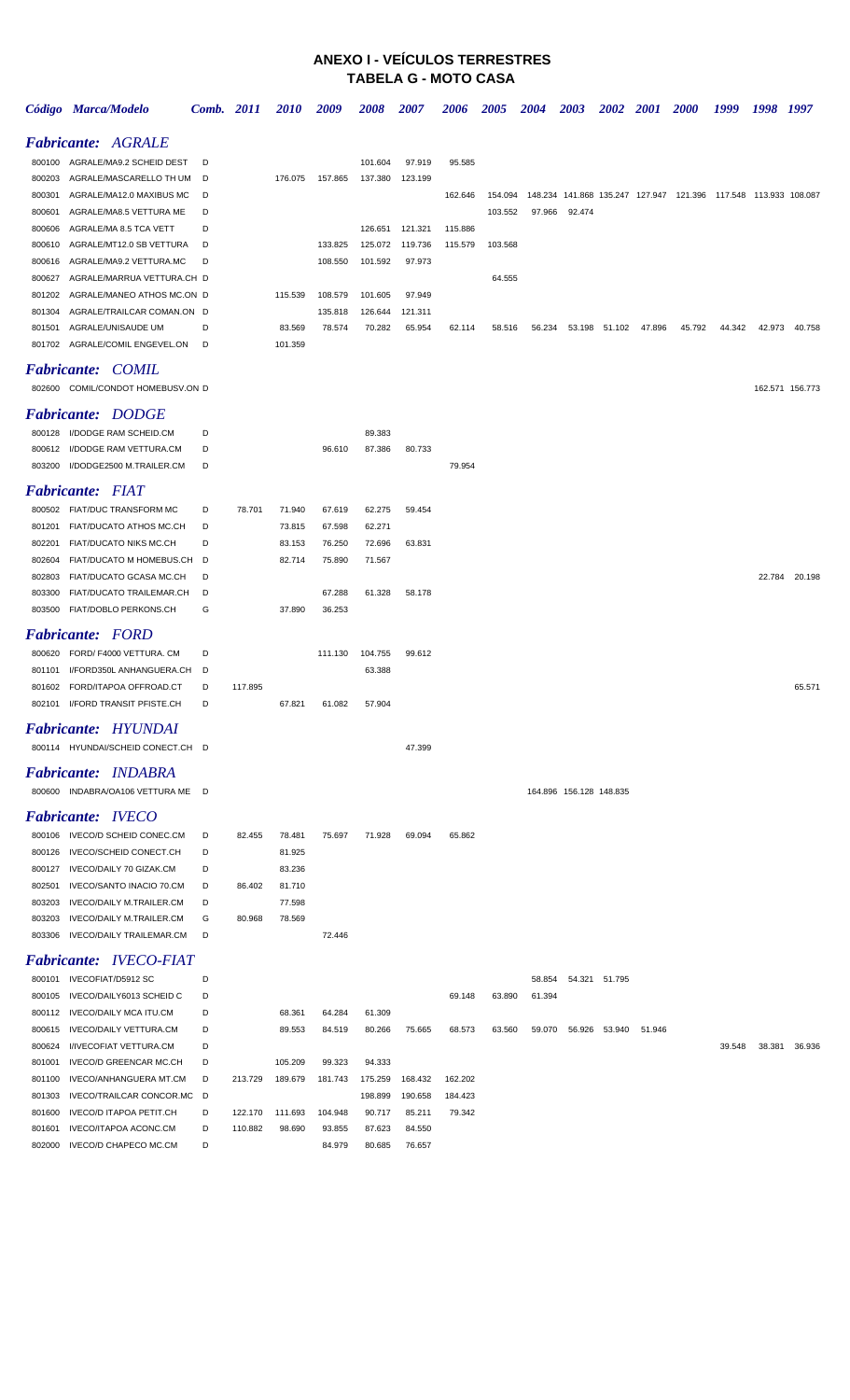|                  | Código Marca/Modelo                                  | Comb.  | <i>2011</i> | <i><b>2010</b></i> | 2009             | <i><b>2008</b></i> | <i><b>2007</b></i> | <i><b>2006</b></i> | <i><b>2005</b></i> | 2004                    | 2003                            | 2002   | <i>2001</i>      | <i>2000</i>                             | 1999             | 1998                    | 1997             |
|------------------|------------------------------------------------------|--------|-------------|--------------------|------------------|--------------------|--------------------|--------------------|--------------------|-------------------------|---------------------------------|--------|------------------|-----------------------------------------|------------------|-------------------------|------------------|
| 802500           | <b>IVECO/D SANTO INACIO.CM</b>                       | D      | 90.251      | 80.200             | 75.736           | 71.921             | 68.308             |                    |                    |                         |                                 |        |                  |                                         |                  |                         |                  |
| 802601           | I/IVECOFIAT D HOMEBUS.CM                             | D      |             |                    |                  |                    |                    |                    |                    |                         |                                 |        |                  | 43.780                                  | 42.413           | 40.773                  |                  |
| 802603           | I/IVECOFIAT D HOMBUST.CM                             | D      |             |                    |                  |                    |                    |                    |                    |                         |                                 |        |                  |                                         | 39.558           | 38.375                  | 36.934           |
| 802605           | IVECO/DC3813 HOME BUS.CM                             | D      |             |                    |                  |                    | 114.758            | 109.542            | 105.247            |                         |                                 |        |                  |                                         |                  |                         |                  |
| 802800           | <b>IVECO/DAILY GCASA MTC2</b>                        | D      |             |                    |                  |                    |                    |                    |                    |                         |                                 | 48.314 | 46.518           | 45.033                                  |                  |                         |                  |
| 803100           | <b>IVECO/DAILY SITNEI MC.CH</b>                      | D      |             | 72.517             | 68.198           | 65.048             | 61.799             |                    |                    |                         |                                 |        |                  |                                         |                  |                         |                  |
| 803303           | IVECO/DAILY TRAILEMAR.CH                             | D      |             |                    | 75.736           | 71.892             | 68.339             |                    |                    |                         |                                 |        |                  |                                         |                  |                         |                  |
|                  | <b>Fabricante: M.BENZ</b>                            |        |             |                    |                  |                    |                    |                    |                    |                         |                                 |        |                  |                                         |                  |                         |                  |
|                  | 800102 I/M.BENZ 412D M SCHEIDC                       | D      |             |                    |                  |                    |                    |                    |                    |                         |                                 |        | 45.692           | 43.830                                  | 41.723           |                         |                  |
| 800107           | I/M.BENZ SPR SCHEID.CM                               | D      |             |                    | 68.414           | 63.825             | 60.484             |                    |                    |                         |                                 |        |                  |                                         |                  |                         |                  |
| 800113           | M.BENZ/OH1622 SCHEID.ON                              | D      |             |                    | 218.217          | 204.979            | 197.751            |                    |                    |                         |                                 |        |                  |                                         |                  |                         |                  |
| 800119           | M.BENZ/O371 GIZAK.ON                                 | D      |             |                    |                  |                    |                    |                    |                    |                         |                                 |        |                  |                                         | 83.758           |                         |                  |
| 800122           | M.BENZ/LO814 GIZAK.ON                                | D      |             |                    |                  |                    |                    |                    |                    |                         |                                 |        |                  | 62.348                                  |                  |                         |                  |
| 800201           | CODIGO NAO CADASTRADO                                | D      |             | 164.793            | 155.739          | 146.595            |                    |                    |                    |                         |                                 |        |                  |                                         |                  |                         |                  |
| 800207           | I/M.BENZ CDISP THB UM.CM<br>I/M.BENZ SPRT CHAPECO.CM | D<br>D |             | 87.307             | 81.649           | 73.078             | 68.802             |                    |                    |                         |                                 |        |                  |                                         |                  |                         |                  |
| 800216<br>800217 | I/M.BENZ SPRT MAR MC CM                              | D      |             | 75.866             | 71.437<br>70.775 | 63.910             | 60.210             |                    |                    |                         |                                 |        |                  |                                         |                  |                         |                  |
| 800222           | M.BENZ/COMIL TCA.ON                                  | D      |             | 113.023            | 104.777          |                    |                    |                    |                    |                         |                                 |        |                  |                                         |                  |                         |                  |
| 800401           | M.BENZ/INDUSTREILER TRUK                             | D      |             |                    |                  |                    |                    |                    |                    | 137.994                 |                                 |        |                  |                                         |                  |                         |                  |
| 800404           | M.BENZ/0500M INDUST SUP                              | D      |             |                    |                  |                    |                    | 147.156            | 136.229            | 127.364                 |                                 |        |                  |                                         |                  |                         |                  |
| 800408           | M.BENZ/915 INDUST STAR                               | D      |             |                    | 141.995          |                    | 132.955 122.870    | 118.179            |                    |                         |                                 |        |                  |                                         |                  |                         |                  |
| 800414           | MBENZ/VITORIA SUPR 16.ON                             | D      |             |                    |                  |                    |                    |                    |                    | 267.142 255.681 245.213 |                                 |        |                  |                                         |                  |                         |                  |
| 800418           | MBENZ/VITORIAREGIA318.ON                             | D      |             |                    |                  |                    |                    |                    |                    |                         |                                 |        |                  |                                         |                  |                         | 146.888          |
| 800421           | MBENZ/VITORIAREGIA621.ON                             | D      |             |                    |                  |                    |                    |                    |                    |                         | 167.241 159.722 154.070 148.424 |        |                  | 142.796                                 | 137.750          | 132.437                 |                  |
| 800429           | MBENZ/VITORIA STAR812.ON                             | D      |             |                    |                  |                    |                    |                    |                    |                         |                                 |        | 155.020 141.023  | 136.026  130.529  126.085  121.410      |                  |                         |                  |
| 800431           | MBENZ/VITORIA STAR914.ON                             | D      |             |                    |                  |                    |                    |                    |                    |                         | 120.748 114.628 102.568         |        | 99.333           |                                         |                  |                         |                  |
| 800603           | M.BENZ/LO915 VETTURA MED                             | D      |             |                    | 108.211          | 101.395            | 93.718             |                    |                    |                         |                                 |        |                  |                                         |                  |                         |                  |
| 800604           | M.BENZ/OH1418 VETTURA GR                             | D      |             |                    |                  |                    |                    | 150.014            |                    | 143.605 137.630         |                                 |        |                  |                                         |                  |                         |                  |
| 800614           | M.BENZ/C VETTURA G.ON                                | D      |             |                    |                  |                    |                    |                    |                    |                         |                                 |        |                  |                                         |                  | 114.184 108.747 104.609 |                  |
| 800617           | M.BENZ/OH1518 VETTURA.ON                             | D      |             |                    | 192.295          | 181.832            | 172.422            |                    |                    |                         |                                 |        |                  |                                         |                  |                         |                  |
| 800621           | M.BENZ/LO812 VETTURA.MO                              | D      |             |                    |                  | 91.554             | 86.575             | 77.201             |                    |                         |                                 |        |                  |                                         |                  |                         |                  |
| 800622<br>800800 | I/M.BENZ VETTURA SPR.CM<br>I/M.BENZ SPRINTERNIKS MC  | D<br>D |             | 65.312<br>95.443   |                  | 75.507             | 68.270             | 64.923             | 62.073             | 57.430                  | 50.105                          | 47.984 | 46.400           | 35.863                                  | 33.091<br>38.851 | 31.022<br>35.493        | 32.314           |
| 800801           | I/M.BENZ SPRINTER 101.CM                             | D      |             |                    | 84.471           |                    |                    |                    |                    |                         |                                 |        |                  | 42.418<br>38.054                        | 35.101           | 32.896                  |                  |
|                  | 800803 I/M.BENZ 311 REVES MC.CH                      | D      |             | 63.382             |                  |                    |                    |                    |                    |                         |                                 |        |                  |                                         |                  |                         |                  |
| 800900           | M.BENZ/MOTOR TRAILER BR                              | D      |             | 185.321            | 174.646          | 161.166            | 152.184            | 144.779            | 137.665            |                         |                                 |        |                  | 130.501 123.633 118.279 113.021 107.916 | 103.246          | 98.458                  | 93.649           |
| 801203           | I/M.BENZ313 ATHOS MC.CM                              | D      |             |                    | 110.794          | 99.027             | 89.512             |                    |                    |                         |                                 |        |                  |                                         |                  |                         |                  |
| 801801           | I/M.BENZ SPRMODIFICAR.CM                             | D      |             | 70.087             |                  |                    |                    |                    |                    |                         |                                 |        |                  |                                         |                  |                         |                  |
| 802001           | M.BENZ/MASCA CHAPECO.ON                              | D      |             | 125.978            | 119.817          | 112.616            |                    |                    |                    |                         |                                 |        |                  |                                         |                  |                         |                  |
| 802900           | M.BENZ/MCASA HOMETUR.ON                              | D      |             |                    |                  | 85.838             | 82.090             | 78.671             | 76.103             | 73.041                  | 69.857                          | 67.649 | 65.671           | 63.260                                  | 61.077           | 59.002                  | 56.635           |
| 803301           | M.BENZ/TRAILEMAR SUN.ON                              | D      |             |                    | 99.882           | 93.891             | 89.773             | 86.024             | 83.229             | 79.883                  | 76.408                          | 73.982 | 71.781           | 69.162                                  | 66.760           | 64.500                  | 61.946           |
| 803304           | I/M.BENZ 413 TRAILEMAR.CM                            | D      |             |                    |                  | 68.758             | 64.568             | 59.898             |                    |                         |                                 |        |                  |                                         |                  |                         |                  |
|                  | 810122 M.BENZ/LO812 GIZAK.MC                         | D      |             |                    |                  |                    | 92.538             |                    |                    |                         |                                 |        |                  |                                         |                  |                         |                  |
|                  | <b>Fabricante: MARCOPOLO</b>                         |        |             |                    |                  |                    |                    |                    |                    |                         |                                 |        |                  |                                         |                  |                         |                  |
| 800202           | MARCOPOLO/VOLARE TH UM                               | D      |             | 131.153            | 116.985          | 110.793            | 103.553            |                    |                    |                         |                                 |        |                  |                                         |                  |                         |                  |
| 800210           | MARCOPOLO/VO RODY.MC                                 | D      |             | 165.692            | 152.159          | 136.788            | 120.134            | 113.357            | 101.632            |                         |                                 |        |                  |                                         |                  |                         |                  |
| 800212           | MARCOPOLO/VOLARE ADAP.MC D                           |        |             | 118.506            |                  |                    |                    |                    |                    |                         |                                 |        |                  |                                         |                  |                         |                  |
| 800213           | MARCOPOLO/VOLARE TCA.ON D                            |        | 191.679     | 174.269            | 155.335          |                    |                    |                    |                    |                         |                                 |        |                  |                                         |                  |                         |                  |
| 800219           | MPOLO/VOLA FURGOBENTO.ON D                           |        |             |                    |                  |                    |                    |                    |                    |                         |                                 |        |                  |                                         | 60.223           |                         | 58.209 55.376    |
| 800504           | MARCOPOLO/V TRANSFORM MHD                            |        |             |                    |                  |                    |                    |                    |                    |                         | 66.448                          |        |                  |                                         |                  |                         |                  |
| 800700           | MARCOPOLO/VOL UNIVIDA.MC D                           |        |             | 120.022            |                  |                    |                    |                    |                    |                         |                                 |        |                  |                                         |                  |                         |                  |
| 801200           | MARCOPOLO/VO ATHOS MC.ON D                           |        |             | 113.647            | 104.388          | 93.810             | 82.428             | 77.768             | 69.681             | 64.685                  | 61.287                          | 56.827 | 54.440           | 51.854                                  | 48.885           |                         |                  |
| 801700           | MARCOPOLO/ENGEVEL MOV.OND                            |        | 189.853     | 176.510            | 163.059          | 149.240            | 131.954            |                    |                    |                         |                                 |        |                  |                                         |                  |                         |                  |
|                  | Fabricante: MOTOR-CASA                               |        |             |                    |                  |                    |                    |                    |                    |                         |                                 |        |                  |                                         |                  |                         |                  |
| 806000           | MOTOR-CASA/AUTOMOVEL                                 | G      |             |                    |                  |                    |                    |                    |                    |                         |                                 |        |                  |                                         |                  | 19.754                  | 18.335           |
| 806001           | MOTOR-CASA/AUTOMOVEL                                 | G      |             |                    |                  |                    |                    |                    |                    |                         |                                 |        |                  |                                         | 21.870           | 19.757                  | 18.336           |
| 807000           | MOTOR-CASA/MICROONIBUS                               | D      |             |                    | 117.862          | 107.351            | 92.092             | 86.305             | 78.022             | 74.627                  | 70.125                          | 66.842 | 63.870           | 61.747                                  | 59.746           | 57.730                  | 55.857           |
| 807001           | I/MOTOR-CASA MICROONIBUS                             | D      |             |                    |                  |                    |                    | 91.133             | 80.854             | 76.493                  | 71.682                          | 67.529 | 64.913           | 62.737                                  | 60.053           | 57.322                  | 54.543           |
| 808000           | MOTOR-CASA/ONIBUS                                    | D      | 197.676     | 176.555            | 163.615          | 154.143            | 142.420            | 133.098            | 123.790            |                         | 113.211 103.543                 | 94.725 | 86.879           | 79.813                                  | 73.348           | 67.258                  | 61.522           |
| 808001<br>813000 | MOTOR-CASA/ONIBUS<br>MOTOR-CASA/CAMIONETA            | D<br>D |             |                    |                  | 78.403             | 142.410            | 133.103<br>70.680  | 123.805<br>66.130  | 62.768                  | 113.211 103.535                 | 94.729 | 86.896<br>53.928 | 79.796<br>51.396                        | 73.375<br>49.048 | 67.276<br>45.770        | 61.512<br>43.736 |
|                  |                                                      |        |             |                    |                  |                    | 74.318             |                    |                    |                         | 59.631                          | 56.598 |                  |                                         |                  |                         |                  |

MOTOR-CASA/CAMIONETA G 48.857 46.708 42.774

I/MOTOR-CASA CAMIONETA D 37.728 35.919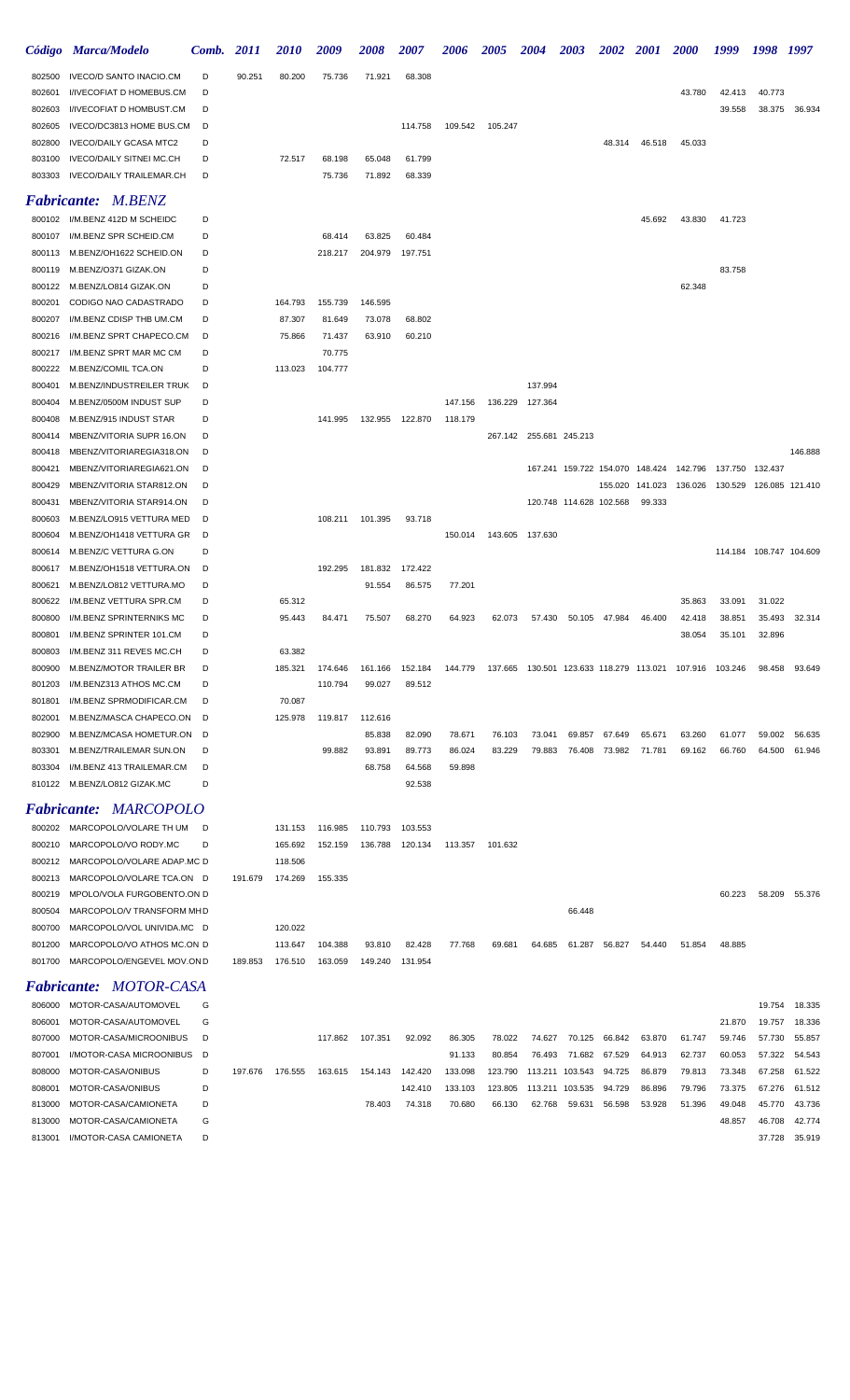|                           | Código Marca/Modelo                                  | Comb.  | 2011    | 2010    | 2009             | 2008             | <i><b>2007</b></i> | 2006    | <b>2005</b> | 2004                                                                    | 2003   | <b>2002</b>     | <b>2001</b> | <i><b>2000</b></i>                                              | 1999   | 1998                    | 1997          |
|---------------------------|------------------------------------------------------|--------|---------|---------|------------------|------------------|--------------------|---------|-------------|-------------------------------------------------------------------------|--------|-----------------|-------------|-----------------------------------------------------------------|--------|-------------------------|---------------|
| 814000                    | MOTOR-CASA/CAMINHAO                                  | D      |         |         | 127.351          | 121.495          | 115.194            | 103.002 | 96.966      | 88.357                                                                  | 84.896 | 81.897          | 78.234      | 74.045                                                          | 71.913 | 69.685                  | 66.740        |
| 814001                    | I/MOTOR-CASA CAMINHAO                                | D      |         |         |                  |                  | 170.663            | 158.716 | 147.606     | 137.273                                                                 |        | 127.664 118.728 | 110.417     | 102.688                                                         | 95.499 | 88.814                  | 82.597        |
| 823000                    | MOTOR-CASA/CAMINHONETE                               | D      | 81.447  | 74.012  | 65.643           | 60.985           | 55.617             | 50.609  | 47.758      | 45.753                                                                  | 42.691 | 39.422          | 37.737      | 36.543                                                          | 35.068 | 33.450                  | 32.368        |
| 825000                    | MOTOR-CASA/UTILITARIO                                | D      |         |         |                  | 139.730          | 124.259            | 117.149 | 103.907     | 93.896                                                                  | 88.754 | 85.016          | 81.197      | 77.883                                                          | 74.512 | 71.130                  | 67.692        |
| 825001                    | I/MOTOR-CASA UTILITARIO                              | D      |         |         |                  |                  | 66.293             | 63.213  | 58.649      | 55.457                                                                  | 52.296 | 47.526          | 43.426      | 41.285                                                          | 38.866 |                         |               |
|                           | <b>Fabricante: PEUGEOT</b>                           |        |         |         |                  |                  |                    |         |             |                                                                         |        |                 |             |                                                                 |        |                         |               |
| 800500                    | PEUGEOT/B TRANSFORM CM                               | D      | 82.011  | 77.369  | 68.922           |                  |                    |         |             |                                                                         |        |                 |             |                                                                 |        |                         |               |
| 800503                    | PEUGEOT/B TRANSFORM CM                               | D      |         |         | 65.783           | 62.553           | 54.332             |         |             |                                                                         |        |                 |             |                                                                 |        |                         |               |
| 801204                    | PEUGEOT/BOXER ATHOSMC.CH D                           |        |         | 67.556  | 62.013           | 58.967           | 51.198             |         |             |                                                                         |        |                 |             |                                                                 |        |                         |               |
| 801701                    | PEUGEOT/BO ENGEVEL UM.CH D                           |        |         | 75.887  | 69.452           | 65.169           | 58.640             |         |             |                                                                         |        |                 |             |                                                                 |        |                         |               |
| 803000                    | PEUGEOT/BOXER MAR MC CH D                            |        | 89.837  | 82.133  | 75.111           | 70.496           | 63.433             |         |             |                                                                         |        |                 |             |                                                                 |        |                         |               |
|                           | <b>Fabricante: RENAULT</b>                           |        |         |         |                  |                  |                    |         |             |                                                                         |        |                 |             |                                                                 |        |                         |               |
|                           | 800115 RENAULT/SCHEID.CH                             | D      | 70.555  | 63.899  | 60.939           |                  |                    |         |             |                                                                         |        |                 |             |                                                                 |        |                         |               |
| 800220                    | RENAULT/INDUST PLATNO.CH                             | D      |         | 63.903  | 60.952           | 58.220           |                    |         |             |                                                                         |        |                 |             |                                                                 |        |                         |               |
| 800602                    | RENAULT/MASTER CH VETT                               | D      |         |         |                  |                  |                    | 51.677  | 48.633      | 46.536                                                                  | 44.293 |                 |             |                                                                 |        |                         |               |
| 800613                    | RENAULT/M VETTURA M.CH                               | D      | 80.336  | 76.511  | 72.305           | 69.089           | 66.012             | 61.028  | 57.428      | 54.658                                                                  |        |                 |             |                                                                 |        |                         |               |
| 800628                    | RENAULT/MASTER 101.CH                                | D      |         | 60.463  |                  |                  |                    |         |             |                                                                         |        | 40.468          |             |                                                                 |        |                         |               |
| 801400                    | RENAULT/M SOBERANA UM.CH D                           |        |         | 56.704  |                  |                  |                    |         |             |                                                                         |        |                 |             |                                                                 |        |                         |               |
| 801401                    | RENAULT/MT13 SOBERANA.CH D                           |        | 95.855  | 84.296  | 79.693           | 76.313           | 72.695             |         |             |                                                                         |        |                 |             |                                                                 |        |                         |               |
| 801900                    | RENAULT/MAST SRB TRIP.CH                             | D      |         |         |                  | 76.319           | 72.702             | 68.812  |             |                                                                         |        |                 |             |                                                                 |        |                         |               |
| 801901<br>802200          | RENAULT/M TRAILEMAR.CH<br>RENAULT/MASTER NIKSMC.CH D | D      | 83.067  | 75.303  | 71.134<br>78.727 | 67.961<br>75.247 | 64.975<br>71.875   | 66.467  | 62.525      | 60.137                                                                  | 57.283 | 54.526          | 52.056      |                                                                 |        |                         |               |
| 802602                    | RENAULT/M13M3 HOMEBUS.CH D                           |        |         |         | 60.948           | 58.245           | 55.676             |         |             |                                                                         |        |                 |             |                                                                 |        |                         |               |
| 802606                    | RENAULT/M11M3 HOMEBUS.CH D                           |        |         |         |                  | 73.897           | 67.740             | 64.104  |             |                                                                         |        |                 |             |                                                                 |        |                         |               |
| 802607                    | RENAULT/TREILAR.CH                                   | G      |         |         | 32.822           |                  |                    |         |             |                                                                         |        |                 |             |                                                                 |        |                         |               |
| 803501                    | I/RENAULT KAN PERKONS.CH                             | G      | 33.408  |         | 29.699           |                  |                    |         |             |                                                                         |        |                 |             |                                                                 |        |                         |               |
|                           | <b>Fabricante:</b> SCANIA                            |        |         |         |                  |                  |                    |         |             |                                                                         |        |                 |             |                                                                 |        |                         |               |
|                           | 800110 SCANIA/K124 SCHEID EX.ON                      | D      |         |         | 294.647          | 286.043          | 269.746            |         |             |                                                                         |        |                 |             |                                                                 |        |                         |               |
| 800116                    | SCANIA/MPOLO GIZAK.ON                                | D      |         |         | 112.385          |                  |                    |         |             |                                                                         |        |                 |             |                                                                 |        |                         |               |
| 800124                    | SCANIA/K113 TCA.ON                                   | D      |         | 303.584 |                  |                  |                    |         |             |                                                                         |        |                 |             |                                                                 |        |                         |               |
| 800403                    | SCANIA/K94 INDUST SUPREM                             | D      |         | 515.166 | 483.998          | 462.964          | 433.714            | 413.932 | 383.630     | 362.877 346.322                                                         |        |                 |             |                                                                 |        |                         |               |
| 800410                    | SCANIA/K114 INDUST SUPR                              | D      |         |         | 405.566          | 382.228          | 343.508            | 331.880 | 312.637     |                                                                         |        |                 |             | 298.967 285.723 272.372 259.381 247.081 235.962 222.799 211.072 |        |                         |               |
| 800608                    | SCANIA/K310 VETTURA GRAN                             | D      |         |         |                  |                  | 362.286            | 336.750 | 316.792     |                                                                         |        |                 |             |                                                                 |        |                         |               |
| 800609                    | SCANIA/K114 VETTURA GRAN                             | D      |         |         | 438.141          | 419.265          | 375.445            | 348.784 |             | 331.666 317.301 303.050 289.042 275.212 262.118 250.314 236.367 224.044 |        |                 |             |                                                                 |        |                         |               |
| 800618                    | SCANIA/K380 VETTURAG.ON                              | D      |         |         | 401.512 382.329  | 364.567          |                    |         |             |                                                                         |        |                 |             |                                                                 |        |                         |               |
| 800619                    | SCANIA/L113 VETTURAG.ON                              | D      |         |         |                  |                  |                    |         |             |                                                                         |        |                 |             |                                                                 |        | 207.419 195.305 187.410 |               |
| 800630                    | SCANIA/MPOLOP TRAMELA.ON D                           |        |         |         |                  |                  |                    | 107.470 |             |                                                                         |        |                 |             |                                                                 |        |                         |               |
| 803202                    | SCANIA/MP M.TRAILER.ON                               | D      |         | 340.606 |                  |                  |                    |         |             |                                                                         |        |                 |             |                                                                 |        |                         |               |
|                           | <b>Fabricante: TIFFIN</b>                            |        |         |         |                  |                  |                    |         |             |                                                                         |        |                 |             |                                                                 |        |                         |               |
|                           | 802300 I/TIFFIN ALLEG FRED 32BA                      | D      |         |         | 391.138          |                  | 365.985 322.312    |         |             |                                                                         |        |                 |             |                                                                 |        |                         |               |
| <i><b>Fabricante:</b></i> | <i>VOLKSWAGEN</i>                                    |        |         |         |                  |                  |                    |         |             |                                                                         |        |                 |             |                                                                 |        |                         |               |
|                           | 800104 VW/9.150ODM EL SCHEID DE                      | D      |         | 131.358 | 126.258          |                  | 118.011 112.893    | 107.315 | 102.740     | 98.899                                                                  |        |                 |             |                                                                 |        |                         |               |
|                           | 800118 VW/MPOLO GIZAK.ON                             | D      |         |         |                  |                  |                    |         |             | 75.432                                                                  | 70.054 | 66.758          |             | 56.758                                                          |        |                         |               |
| 800200                    | <b>VW/COMIL TH UM</b>                                | D      |         | 185.839 | 167.479          | 149.187 131.255  |                    |         |             |                                                                         |        |                 |             |                                                                 |        |                         |               |
| 800204                    | <b>VW/NEOBUS TH UM</b>                               | D      |         |         |                  |                  |                    |         |             |                                                                         | 79.431 | 75.498          | 72.444      |                                                                 |        |                         |               |
| 800209                    | VOLKS/COMIL PIA TCA.MC                               | D      |         | 119.358 | 114.262          | 108.904          | 105.109            |         |             |                                                                         |        |                 |             |                                                                 |        |                         |               |
| 800211                    | <b>VW/KOMBI BUMER GL.CH</b>                          | G      |         |         |                  |                  |                    |         |             |                                                                         |        | 19.225          | 18.356      | 16.968                                                          | 15.737 |                         | 14.745 11.547 |
| 800214                    | VW/MASCA CHAPECO MC.ON                               | D      |         |         | 76.684           | 72.251           | 69.776             |         |             |                                                                         |        |                 |             |                                                                 |        |                         |               |
| 800215                    | <b>VW/C P CHAPECO.ON</b>                             | D      |         | 111.706 |                  |                  |                    |         |             |                                                                         | 86.272 | 83.310          | 81.011      |                                                                 |        |                         |               |
| 800221<br>800300          | <b>VW/COMIL TCA.ON</b><br>VW/9150 MAXIBUS MCO MC     | D<br>D | 168.234 | 149.771 | 141.060          | 132.977          | 124.620            | 117.897 |             | 112.502 104.726                                                         | 99.808 | 92.791          |             |                                                                 |        |                         |               |
| 800405                    | VW/17.260 INDUST REGIA                               | D      |         | 227.675 | 218.866          | 202.676          | 193.911            | 181.979 |             | 173.140 160.301                                                         |        |                 |             |                                                                 |        |                         |               |
| 800409                    | VW/18320 INDUST SUPREM                               | D      |         |         |                  |                  | 231.440            |         |             |                                                                         |        |                 |             |                                                                 |        |                         |               |
| 800412                    | VW/9.150 INDUST STAR.ON                              | D      |         | 141.656 | 133.900          | 127.866          | 118.739            | 112.852 | 104.698     |                                                                         |        |                 |             |                                                                 |        |                         |               |
| 800607                    | VW/9.150ODM VETTURA MEDI                             | D      |         |         | 133.861          | 127.869          | 118.715            | 112.900 |             |                                                                         |        |                 |             |                                                                 |        |                         |               |
| 800625                    | VW/8.120 OD VETTURA.ON                               | D      |         |         | 95.689           | 87.543           | 84.524             |         |             |                                                                         |        |                 |             |                                                                 |        |                         |               |
| 800626                    | VW/MASCA VETTURA.MC                                  | D      |         |         |                  |                  |                    |         |             | 98.634                                                                  |        |                 |             |                                                                 |        |                         |               |
| 801302                    | VW/TRAILCAR COMMANDSE.ON D                           |        |         |         | 249.692          | 237.234          | 220.487            | 200.527 |             | 191.093 179.022 163.186 149.138                                         |        |                 |             |                                                                 |        |                         |               |
| 801500                    | VW/1519EO UNISAUDE MH.ON D                           |        |         |         |                  | 167.218          | 156.319            | 149.041 |             |                                                                         |        |                 |             |                                                                 |        |                         |               |
| 801703                    | <b>VW/COMIL ENGEVEL MOV.ON</b>                       | D      |         | 119.387 | 114.226          | 108.925          |                    |         |             |                                                                         |        |                 |             |                                                                 |        |                         |               |
| 802100                    | VW/9150 PFISTER MHOME CM                             | D      |         |         |                  |                  |                    |         | 89.958      | 86.562                                                                  | 82.902 |                 |             |                                                                 |        |                         |               |
| 802400                    | VW/9150OD HOBBY PRINC.MC                             | $\Box$ |         |         |                  |                  | 118.714            | 112.882 | 104.697     |                                                                         |        |                 |             |                                                                 |        |                         |               |